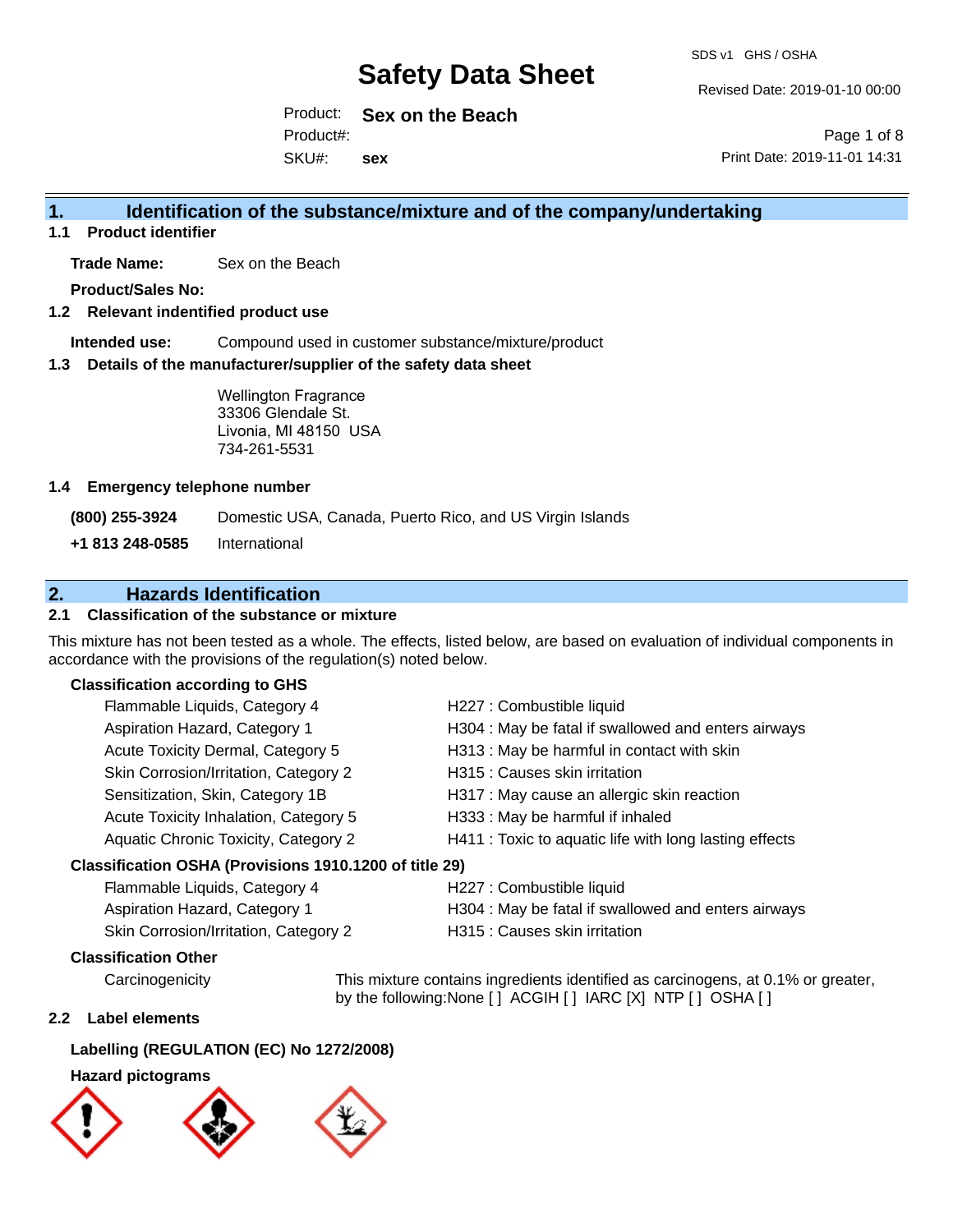#### Revised Date: 2019-01-10 00:00

Product: **Sex on the Beach**

SKU#: Product#: **sex**

Page 2 of 8 Print Date: 2019-11-01 14:31

| <b>Signal Word: Danger</b>      |                                                                                                                                       |
|---------------------------------|---------------------------------------------------------------------------------------------------------------------------------------|
| <b>Hazard statments</b>         |                                                                                                                                       |
| H <sub>22</sub> 7               | Combustible liquid                                                                                                                    |
| H <sub>304</sub>                | May be fatal if swallowed and enters airways                                                                                          |
| H313                            | May be harmful in contact with skin                                                                                                   |
| H315                            | Causes skin irritation                                                                                                                |
| H317                            | May cause an allergic skin reaction                                                                                                   |
| H333                            | May be harmful if inhaled                                                                                                             |
| H411                            | Toxic to aquatic life with long lasting effects                                                                                       |
| <b>Precautionary Statements</b> |                                                                                                                                       |
| <b>Prevention:</b>              |                                                                                                                                       |
| P235                            | Keep cool                                                                                                                             |
| P <sub>264</sub>                | Wash hands thoroughly after handling                                                                                                  |
| P272                            | Contaminated work clothing should not be allowed out of the workplace                                                                 |
| P273                            | Avoid release to the environment                                                                                                      |
| <b>Response:</b>                |                                                                                                                                       |
| $P301 + P310 + P331$            | IF SWALLOWED: Immediately call a POISON CENTER or doctor/physician Do NOT<br>induce vomiting                                          |
| $P302 + P352$                   | IF ON SKIN: Wash with soap and water                                                                                                  |
| $P304 + P312$                   | IF INHALED: Call a POISON CENTER or doctor/physician if you feel unwell                                                               |
| $P333 + P313$                   | If skin irritation or a rash occurs: Get medical advice/attention                                                                     |
| P362                            | Take off contaminated clothing and wash before reuse                                                                                  |
| P363                            | Wash contaminated clothing before reuse                                                                                               |
| P370 + P378                     | In case of fire: Use Carbon dioxide (CO2), Dry chemical, or Foam for extinction. Do not use<br>a direct water jet on burning material |
| P391                            | <b>Collect Spillage</b>                                                                                                               |

**2.3 Other Hazards**

### **no data available**

## **3. Composition/Information on Ingredients**

## **3.1 Mixtures**

This product is a complex mixture of ingredients, which contains among others the following substance(s), presenting a health or environmental hazard within the meaning of the UN Globally Harmonized System of Classification and Labeling of Chemicals (GHS):

| CAS#<br>Ingredient | EC#                 | Conc.<br>Range | <b>GHS Classification</b>          |
|--------------------|---------------------|----------------|------------------------------------|
| 84-66-2            | 201-550-6           | $50 - 60 %$    | H316; H402                         |
| Diethyl phthalate  |                     |                |                                    |
| 5989-27-5          | 227-813-5           | $10 - 20 %$    | H226; H304; H315; H317; H400; H410 |
| Limonene           |                     |                |                                    |
| 104-67-6           | 203-225-4           | $5 - 10 \%$    | H316; H402; H412                   |
|                    | gamma-Undecalactone |                |                                    |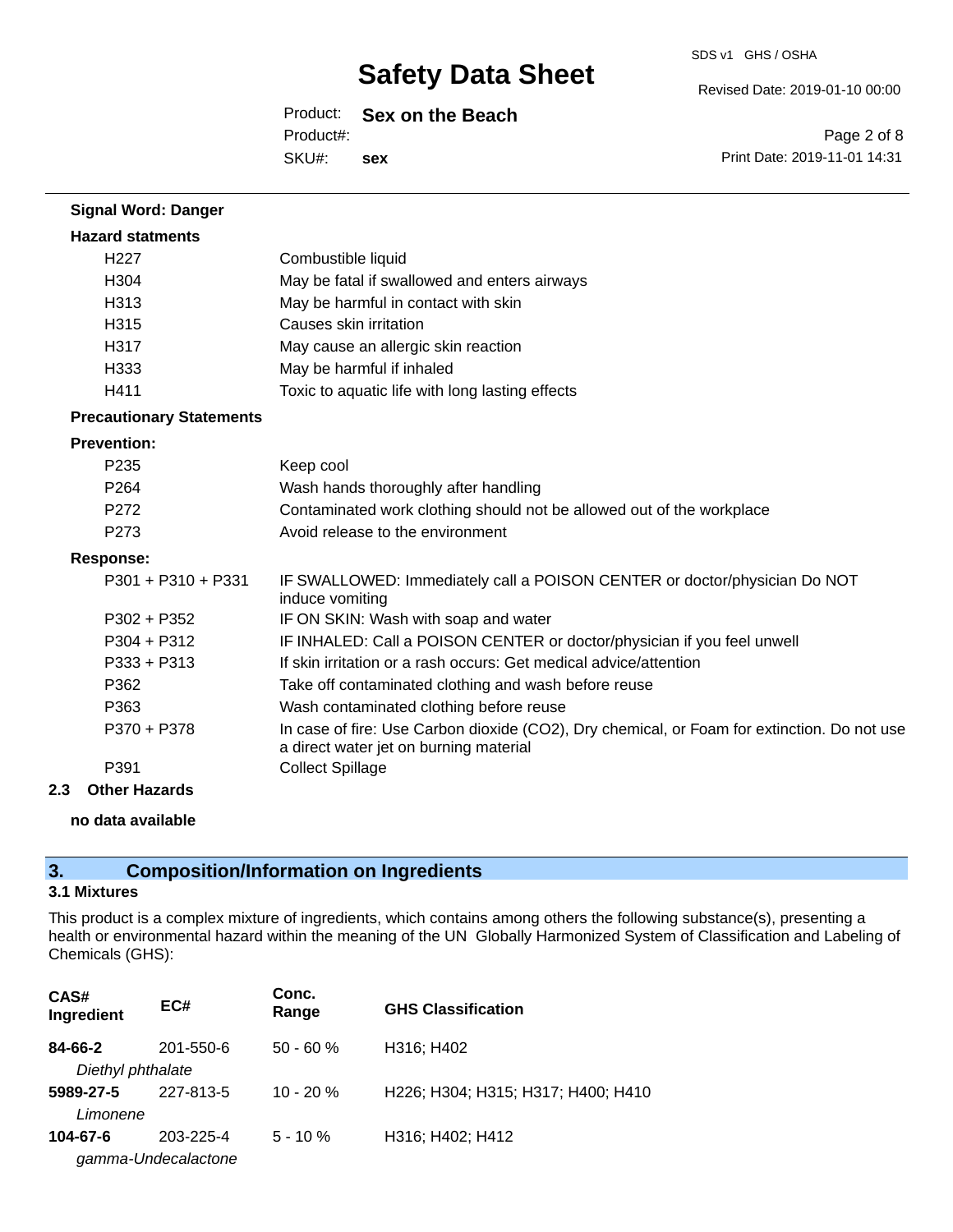#### Revised Date: 2019-01-10 00:00

## Product: **Sex on the Beach**

Product#:

SKU#: **sex**

#### Page 3 of 8 Print Date: 2019-11-01 14:31

| CAS#<br>Ingredient                                       | EC#                             | Conc.<br>Range | <b>GHS Classification</b>           |
|----------------------------------------------------------|---------------------------------|----------------|-------------------------------------|
| 706-14-9                                                 | 211-892-8                       | $5 - 10%$      | H316                                |
| gamma-Decalactone                                        |                                 |                |                                     |
| 68737-61-1                                               | 272-113-5                       | $2 - 5 \%$     | H227; H303; H313; H315; H317; H401; |
|                                                          | Dimethyltetrahydro Benzaldehyde |                | H411                                |
| 1222-05-5                                                | 214-946-9                       | $2 - 5%$       | H316; H400; H410                    |
|                                                          | Hexamethylindanopyran           |                |                                     |
| 78-70-6                                                  | 201-134-4                       | $1 - 2 \%$     | H227; H303; H315; H317; H319; H402  |
| Linalool                                                 |                                 |                |                                     |
| 100-52-7                                                 | 202-860-4                       | $1 - 2 \%$     | H227; H302; H316; H319; H332; H335; |
| Benzaldehyde                                             |                                 |                | H401                                |
| 18096-62-3                                               | 241-997-4                       | $0.1 - 1.0 \%$ | H303; H361                          |
| 4,4a,5,9b-Tetrahydroindeno[1,2-d]-1,3-dioxine            |                                 |                |                                     |
| See Section 16 for full text of GHS classification codes |                                 |                |                                     |

See Section 16 for full text of GHS classification codes which where not shown in section 2

Total Hydrocarbon Content (% w/w) = 19.16

| 4.  | <b>First Aid Measures</b>                                                  |                                                                                                               |
|-----|----------------------------------------------------------------------------|---------------------------------------------------------------------------------------------------------------|
| 4.1 | <b>Description of first aid measures</b>                                   |                                                                                                               |
|     | Inhalation:                                                                | Remove from exposure site to fresh air and keep at rest.<br>Obtain medical advice.                            |
|     | Eye Exposure:                                                              | Flush immediately with water for at least 15 minutes.<br>Contact physician if symptoms persist.               |
|     | <b>Skin Exposure:</b>                                                      | Remove contaminated clothes. Wash thoroughly with water (and soap).<br>Contact physician if symptoms persist. |
|     | Ingestion:                                                                 | Rinse mouth with water and obtain medical advice.                                                             |
| 4.2 | Most important symptoms and effects, both acute and delayed                |                                                                                                               |
|     | <b>Symptoms:</b>                                                           | no data available                                                                                             |
|     | <b>Risks:</b><br>Refer to Section 2.2 "Hazard Statements"                  |                                                                                                               |
| 4.3 | Indication of any immediate medical attention and special treatment needed |                                                                                                               |
|     | Treatment:                                                                 | Refer to Section 2.2 "Response"                                                                               |
| 5.  | <b>Fire-Fighting measures</b>                                              |                                                                                                               |
| 5.1 | <b>Extinguishing media</b>                                                 |                                                                                                               |
|     | Suitable:                                                                  | Carbon dioxide (CO2), Dry chemical, Foam                                                                      |
|     | <b>Unsuitable</b>                                                          | Do not use a direct water jet on burning material                                                             |
| 5.2 | Special hazards arising from the substance or mixture                      |                                                                                                               |
|     | <b>During fire fighting:</b>                                               | Water may be ineffective                                                                                      |

**5.3 Advice for firefighters**

Further information: **Further information:** Standard procedure for chemical fires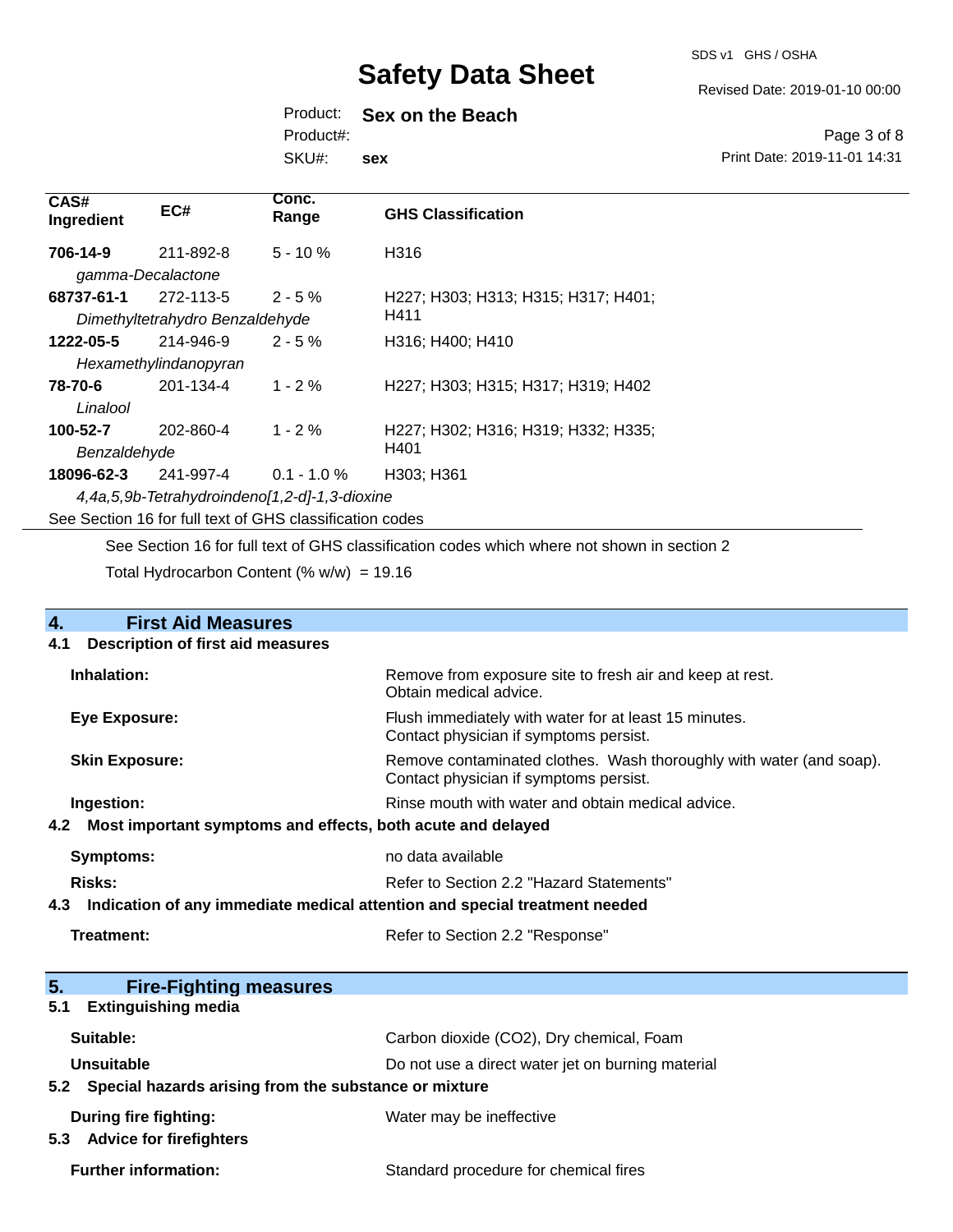Revised Date: 2019-01-10 00:00

Product: **Sex on the Beach** Product#:

SKU#: **sex**

Page 4 of 8 Print Date: 2019-11-01 14:31

## **6. Accidental Release Measures**

## **6.1 Personal precautions, protective equipment and emergency procedures**

Avoid inhalation and contact with skin and eyes. A self-contained breathing apparatus is recommended in case of a major spill.

#### **6.2 Environmental precautions**

Keep away from drains, soil, and surface and groundwater.

#### **6.3 Methods and materials for containment and cleaning up**

Clean up spillage promptly. Remove ignition sources. Provide adequate ventilation. Avoid excessive inhalation of vapors. Gross spillages should be contained by use of sand or inert powder and disposed of according to the local regulations.

#### **6.4 Reference to other sections**

Not Applicable

## **7. Handling and Storage**

### **7.1 Precautions for safe handling**

Apply according to good manufacturing and industrial hygiene practices with proper ventilation. Do not drink, eat or smoke while handling. Respect good personal hygiene.

#### **7.2 Conditions for safe storage, including any incompatibilities**

Store in a cool, dry and ventilated area away from heat sources and protected from light in tightly closed original container. Avoid uncoated metal container. Keep air contact to a minimum.

#### **7.3 Specific end uses**

No information available

## **8. Exposure Controls/Personal Protection**

#### **8.1 Control parameters**

| <b>Exposure Limits:</b> |                   |       |                                                   |             |             |
|-------------------------|-------------------|-------|---------------------------------------------------|-------------|-------------|
| <b>Component</b>        |                   | ACGIH | <b>ACGIH</b><br>TWA ppm STEL ppm TWA ppm STEL ppm | <b>OSHA</b> | <b>OSHA</b> |
| 84-66-2                 | Diethyl phthalate |       |                                                   |             |             |

**Engineering Controls:** Use local exhaust as needed.

### **8.2 Exposure controls - Personal protective equipment**

| Eye protection:                | Tightly sealed goggles, face shield, or safety glasses with brow guards and side shields, etc.<br>as may be appropriate for the exposure |
|--------------------------------|------------------------------------------------------------------------------------------------------------------------------------------|
| <b>Respiratory protection:</b> | Avoid excessive inhalation of concentrated vapors. Apply local ventilation where appropriate.                                            |
| <b>Skin protection:</b>        | Avoid Skin contact. Use chemically resistant gloves as needed.                                                                           |

## **9. Physical and Chemical Properties**

#### **9.1 Information on basic physical and chemical properties**

**Appearance:** Liquid **Odor:** Conforms to Standard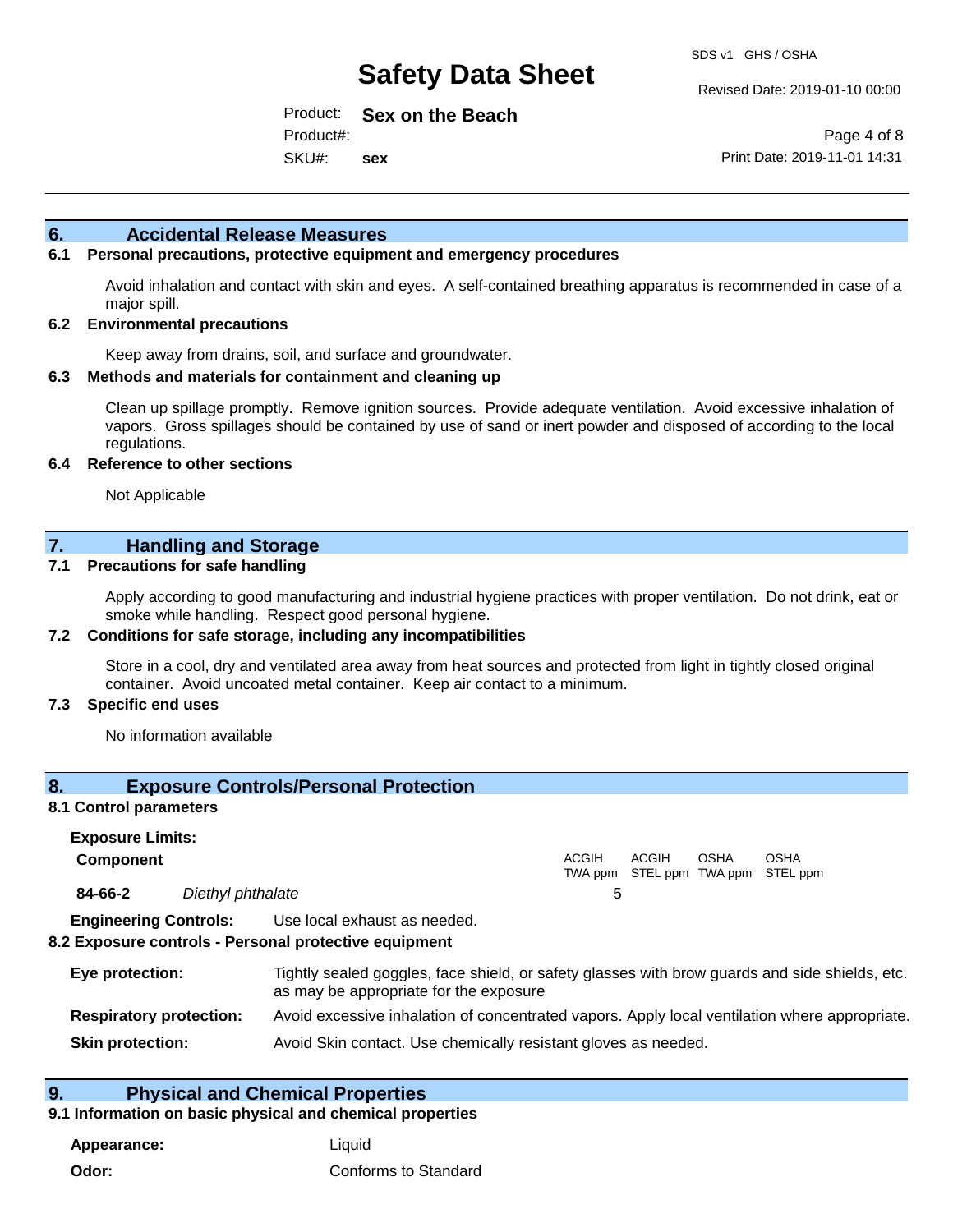#### SDS v1 GHS / OSHA

## **Safety Data Sheet**

|           | Product: Sex on the Beach |
|-----------|---------------------------|
| Product#: |                           |
| SKU#:     | sex                       |

Revised Date: 2019-01-10 00:00

Page 5 of 8 Print Date: 2019-11-01 14:31

| Color:                       | Yellow to Pale Orange (G6-9) |
|------------------------------|------------------------------|
| <b>Viscosity:</b>            | Liquid                       |
| <b>Freezing Point:</b>       | Not determined               |
| <b>Boiling Point:</b>        | Not determined               |
| <b>Melting Point:</b>        | Not determined               |
| <b>Flashpoint (CCCFP):</b>   | 145 F (62.78 C)              |
| <b>Auto flammability:</b>    | Not determined               |
| <b>Explosive Properties:</b> | None Expected                |
| <b>Oxidizing properties:</b> | None Expected                |
| Vapor Pressure (mmHg@20 C):  | 0.2074                       |
| %VOC:                        | 0.21                         |
| Specific Gravity @ 25 C:     | 1.0030                       |
| Density @ 25 C:              | 1.0000                       |
| Refractive Index @ 20 C:     | 1.4860                       |
| Soluble in:                  | Oil                          |

## **10. Stability and Reactivity**

| 10.1 Reactivity                         | None                                               |
|-----------------------------------------|----------------------------------------------------|
| <b>10.2 Chemical stability</b>          | Stable                                             |
| 10.3 Possibility of hazardous reactions | None known                                         |
| 10.4 Conditions to avoid                | None known                                         |
| 10.5 Incompatible materials             | Strong oxidizing agents, strong acids, and alkalis |
| 10.6 Hazardous decomposition products   | None known                                         |

## **11. Toxicological Information**

## **11.1 Toxicological Effects**

| Acute Toxicity Estimates (ATEs) based on the individual Ingredient Toxicity Data utilizing the "Additivity Formula" |                                                          |
|---------------------------------------------------------------------------------------------------------------------|----------------------------------------------------------|
| Acute toxicity - Oral - (Rat) mg/kg                                                                                 | Not classified - the classification criteria are not met |
| Acute toxicity - Dermal - (Rabbit) mg/kg                                                                            | (LD50: 4280.4956) May be harmful in contact with skin    |
| Acute toxicity - Inhalation - (Rat) mg/L/4hr                                                                        | (LD50: 21.6144) May be harmful if inhaled                |
| <b>Skin corrosion / irritation</b>                                                                                  | May be harmful if inhaled                                |
| Serious eye damage / irritation                                                                                     | Not classified - the classification criteria are not met |
| <b>Respiratory sensitization</b>                                                                                    | Not classified - the classification criteria are not met |
| <b>Skin sensitization</b>                                                                                           | May cause an allergic skin reaction                      |
| <b>Germ cell mutagenicity</b>                                                                                       | Not classified - the classification criteria are not met |
| Carcinogenicity                                                                                                     | Not classified - the classification criteria are not met |
| <b>Reproductive toxicity</b>                                                                                        | Not classified - the classification criteria are not met |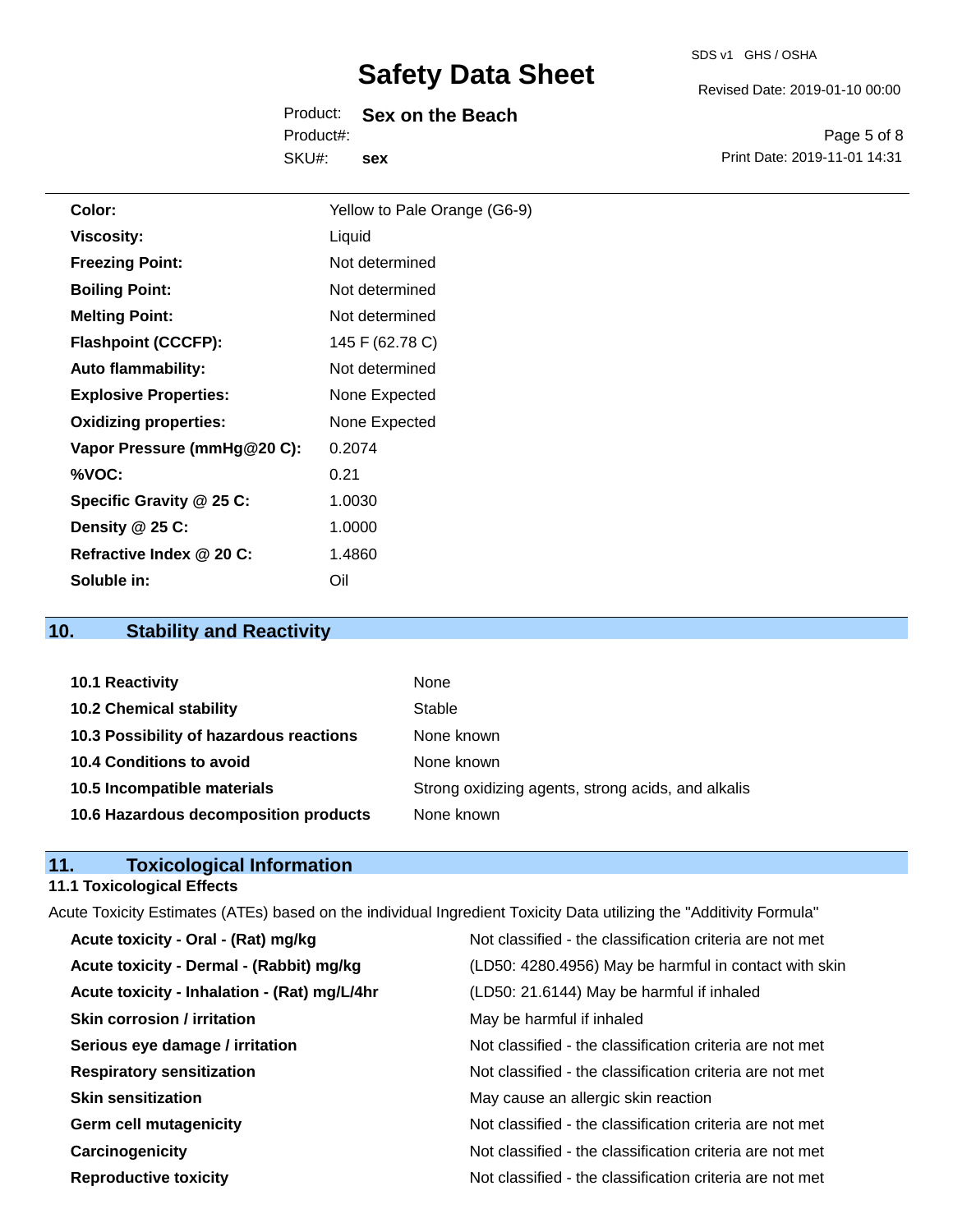SDS v1 GHS / OSHA

Revised Date: 2019-01-10 00:00

|           | Product: Sex on the Beach |
|-----------|---------------------------|
| Product#: |                           |
| SKU#:     | sex                       |

Page 6 of 8 Print Date: 2019-11-01 14:31

| Specific target organ toxicity - single exposure   | Not classified - the classification criteria are not met<br>Not classified - the classification criteria are not met<br>May be fatal if swallowed and enters airways |  |  |  |
|----------------------------------------------------|----------------------------------------------------------------------------------------------------------------------------------------------------------------------|--|--|--|
| Specific target organ toxicity - repeated exposure |                                                                                                                                                                      |  |  |  |
| <b>Aspiration hazard</b>                           |                                                                                                                                                                      |  |  |  |
| <b>Ecological Information</b><br>12.               |                                                                                                                                                                      |  |  |  |
| <b>12.1 Toxicity</b>                               |                                                                                                                                                                      |  |  |  |
| <b>Acute acquatic toxicity</b>                     | Not classified - the classification criteria are not met                                                                                                             |  |  |  |
| <b>Chronic acquatic toxicity</b>                   | Toxic to aquatic life with long lasting effects                                                                                                                      |  |  |  |
| <b>Toxicity Data on soil</b>                       | no data available                                                                                                                                                    |  |  |  |
| <b>Toxicity on other organisms</b>                 | no data available                                                                                                                                                    |  |  |  |
| 12.2 Persistence and degradability                 | no data available                                                                                                                                                    |  |  |  |
| 12.3 Bioaccumulative potential                     | no data available                                                                                                                                                    |  |  |  |
| 12.4 Mobility in soil                              | no data available                                                                                                                                                    |  |  |  |
| 12.5 Other adverse effects                         | no data available                                                                                                                                                    |  |  |  |

## **13. Disposal Conditions**

### **13.1 Waste treatment methods**

Do not allow product to reach sewage systems. Dispose of in accordance with all local and national regulations. Send to a licensed waste management company.The product should not be allowed to enter drains, water courses or the soil. Do not contaminate ponds, waterways or ditches with chemical or used container.

## **14. Transport Information**

| <b>Marine Pollutant</b>                                       | Yes. Ingredient of greatest environmental impact:<br>5989-27-5 : (10 - 20 %) : Limonene |                                     |                   |                 |               |
|---------------------------------------------------------------|-----------------------------------------------------------------------------------------|-------------------------------------|-------------------|-----------------|---------------|
| <b>Regulator</b>                                              |                                                                                         | <b>Class</b>                        | <b>Pack Group</b> | <b>Sub Risk</b> | UN-nr.        |
| U.S. DOT (Non-Bulk)                                           |                                                                                         | Not Regulated - Not Dangerous Goods |                   |                 |               |
| <b>Chemicals NOI</b>                                          |                                                                                         |                                     |                   |                 |               |
| <b>ADR/RID (International Road/Rail)</b>                      |                                                                                         |                                     |                   |                 |               |
| <b>Environmentally Hazardous</b><br>Substance, Liquid, n.o.s. |                                                                                         | 9                                   | Ш                 |                 | UN3082        |
| <b>IATA (Air Cargo)</b>                                       |                                                                                         |                                     |                   |                 |               |
| <b>Environmentally Hazardous</b><br>Substance, Liquid, n.o.s. |                                                                                         | 9                                   | Ш                 |                 | <b>UN3082</b> |
| IMDG (Sea)                                                    |                                                                                         |                                     |                   |                 |               |
| <b>Environmentally Hazardous</b><br>Substance, Liquid, n.o.s. |                                                                                         | 9                                   | $\mathbf{III}$    |                 | UN3082        |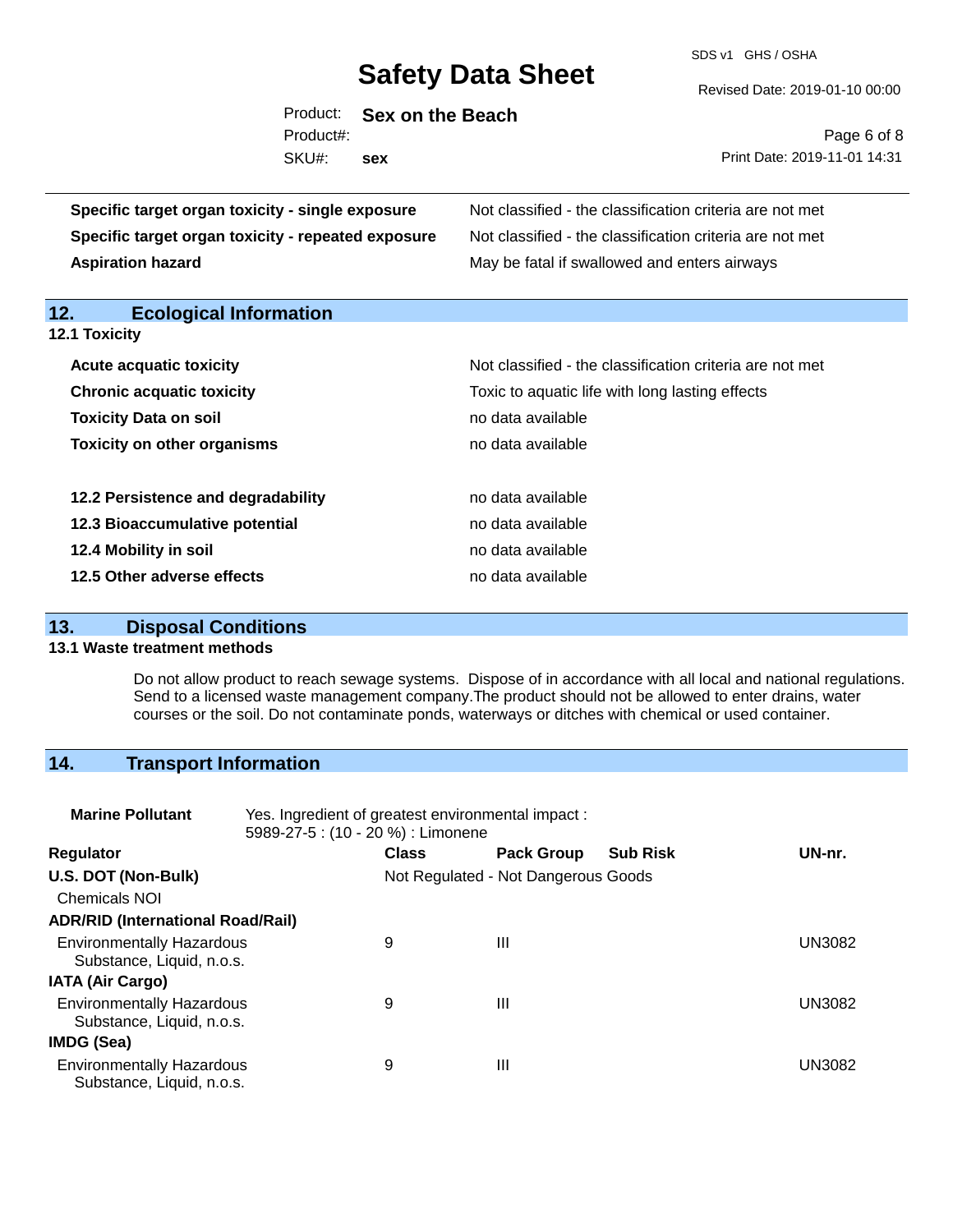SDS v1 GHS / OSHA

Revised Date: 2019-01-10 00:00

### Product: **Sex on the Beach** Product#:

SKU#: **sex**

Page 7 of 8 Print Date: 2019-11-01 14:31

| 15.<br><b>Regulatory Information</b>      |                                                              |
|-------------------------------------------|--------------------------------------------------------------|
| <b>U.S. Federal Regulations</b>           |                                                              |
| <b>TSCA (Toxic Substance Control Act)</b> | All components of the substance/mixture are listed or exempt |
| 40 CFR(EPCRA, SARA, CERCLA and CAA)       | This product contains the following components:              |
| 84-66-2<br>$201 - 550 - 6$ 50 - 60 %      | Diethyl phthalate                                            |
| <b>U.S. State Regulations</b>             |                                                              |
| <b>California Proposition 65 Warning</b>  | This product contains the following components:              |
| 123-35-3(NF 204-622-5 0.1 - 1.0 %         | beta-Myrcene (Natural Source)                                |
| <b>Canadian Regulations</b>               |                                                              |
| <b>DSL</b>                                | 100.00% of the components are listed or exempt.              |
|                                           |                                                              |

## **16. Other Information**

## **GHS H-Statements referred to under section 3 and not listed in section 2**

| H226 : Flammable liquid and vapour                       | H302 : Harmful if swallowed                                    |
|----------------------------------------------------------|----------------------------------------------------------------|
| H303 : May be harmful if swallowed                       | H316 : Causes mild skin irritation                             |
| H319 : Causes serious eye irritation                     | H332 : Harmful if inhaled                                      |
| H335 : May cause respiratory irritation                  | H361: Suspected of damaging fertility or the unborn<br>child   |
| H400 : Very Toxic to aquatic life                        | H401 : Toxic to aquatic life                                   |
| H402 : Harmful to aquatic life                           | H410 : Very toxic to aquatic life with long lasting<br>effects |
| H412 : Harmful to aquatic life with long lasting effects |                                                                |
| <b>Total Fractional Values</b>                           |                                                                |
| (TFV) Risk                                               | (TFV) Risk                                                     |
| (231.33) Acute Toxicity Inhalation, Category 5           | (88.62) Aquatic Chronic Toxicity, Category 3                   |
| (18.76) Sensitization, Skin, Category 1B                 | (9.66) Skin Corrosion/Irritation, Category 3                   |
| (8.83) Aquatic Chronic Toxicity, Category 2              | (2.42) Skin Corrosion/Irritation, Category 2                   |
| (1.92) Aspiration Hazard, Category 1                     | (1.35) Aquatic Chronic Toxicity, Category 4                    |

(1.17) Acute Toxicity Dermal, Category 5

#### Remarks

This safety data sheet is based on the properties of the material known to Wellington Fragrance at the time the data sheet was issued. The safety data sheet is intended to provide information for a health and safety assessment of the material and the circumstances, under which it is packaged, stored or applied in the workplace. For such a safety assessment Wellington Fragrance holds no responsibility. This document is not intended for quality assurance purposes.